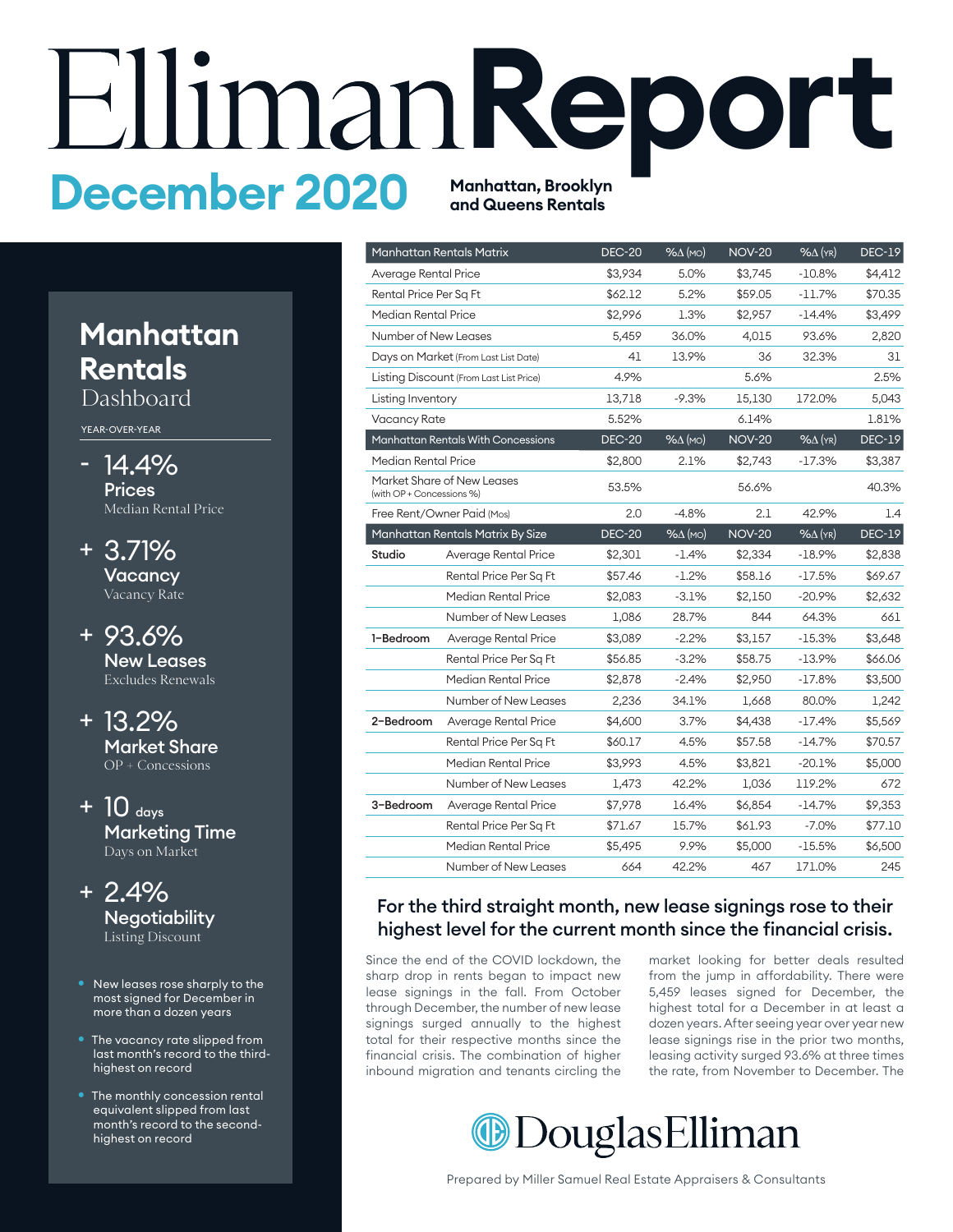elliman.com/marketreports

market's new-found affordability triggered this growth rate surge. Net effective median rent, the face rent less landlord concessions, dropped 17.3% to \$2,800 from the same period last year and was the second-largest annual decline after the record decline of 21.7%, set in the prior month. The vacancy rate fell from the prior month's record to 5.52%, the thirdhighest on record. The market share of landlord concessions was 53.5%, up from 40.3% in the same period last year, but down from the second-highest on record.



| Manhattan Rentals Matrix By Property Type | <b>DEC-20</b> | $% \Delta$ (mo) | <b>NOV-20</b> | $%$ $\Delta$ (YR) | <b>DEC-19</b> |
|-------------------------------------------|---------------|-----------------|---------------|-------------------|---------------|
| Doorman Median Rental Price               | \$3,500       | $0.0\%$         | \$3,500       | $-13.6%$          | \$4,050       |
| Non-Doorman Median Rental Price           | \$2,500       | $0.0\%$         | \$2,500       | $-13.6\%$         | \$2,895       |
| Loft Median Rental Price                  | \$5,750       | 15.0%           | \$5,000       | $-0.1%$           | \$5,753       |
| New Development Median Rental Price       | \$4.819       | 7.7%            | \$4,474       | $-3.5%$           | \$4,995       |
| <b>Existing Median Rental Price</b>       | \$2,950       | 1.7%            | \$2,900       | $-13.2%$          | \$3,400       |
|                                           |               |                 |               |                   |               |

| Manhattan Rentals Matrix By Price                    | <b>DEC-20</b> | $% \Delta (MO)$ | <b>NOV-20</b> | $%$ $\Delta$ (YR) | <b>DEC-19</b> |
|------------------------------------------------------|---------------|-----------------|---------------|-------------------|---------------|
| Luxury (Top 10%) Average Rental Price                | \$11,340      | 14.4%           | \$9,910       | $-6.4%$           | \$12,109      |
| Luxury (Top 10%) Rental Price Per Sq Ft              | \$76.84       | 11.9%           | \$68.65       | $-9.2%$           | \$84.63       |
| Luxury (Top 10%) Median Rental Price                 | \$8,893       | 11.2%           | \$8,000       | $-6.4%$           | \$9,500       |
| Luxury (Top 10%) Number of New Leases                | 546           | 35.8%           | 402           | 91.6%             | 285           |
| Luxury (Top 10%) Entry Price Threshold               | \$6,664       | 7.9%            | \$6,175       | $-4.7%$           | \$6,995       |
| Upper Tier (30% below Luxury) - Med. Rental Price    | \$4,295       | 1.5%            | \$4,230       | $-9.7%$           | \$4.757       |
| Mid Tier (2 <sup>nd</sup> 30%) - Median Rental Price | \$2,800       | 1.4%            | \$2,760       | $-16.4%$          | \$3,350       |
| Entry Tier (1st 30%) - Median Rental Price           | \$1.987       | $-0.4%$         | \$1.995       | $-15.4%$          | \$2,350       |

| <b>Downtown Rentals Matrix</b> | <b>DEC-20</b> | $%$ $\Lambda$ (MO) | <b>NOV-20</b> | $%$ $(\gamma_R)$ | $DEC-19$ |
|--------------------------------|---------------|--------------------|---------------|------------------|----------|
| Median Rental Price            | \$3,200       | -1.1%              | \$3.237       | -19.0%           | \$3.950  |
| Number of New Leases           | 2.383         | 31.5%              | 1.812         | 98.1%            | 1.203    |
| Vacancy Rate                   | 6.82%         |                    | 7.55%         |                  | 1.87%    |

| Eastside Rentals Matrix | <b>DEC-20</b> | $\mathcal{A}(\mathsf{MO})$ | <b>NOV-20</b> | $\sqrt{6\Lambda}$ (YR) | <b>DEC-19</b> |
|-------------------------|---------------|----------------------------|---------------|------------------------|---------------|
| Median Rental Price     | \$2,900       | 3.6%                       | \$2,800       | $-10.8\%$              | \$3,250       |
| Number of New Leases    | 1.287         | 39.0%                      | 926           | 90.9%                  | 674           |
| Vacancy Rate            | 5.48%         |                            | 5.97%         |                        | 1.37%         |

| Westside Rentals Matrix | <b>DEC-20</b> | $%$ $\Lambda$ (MO) | <b>NOV-20</b> | $\%$ $\wedge$ (YR) | $DEC-19$ |
|-------------------------|---------------|--------------------|---------------|--------------------|----------|
| Median Rental Price     | \$3,000       | $0.2\%$            | \$2.995       | -16.1%             | \$3.576  |
| Number of New Leases    | 1.311         | 41.1%              | 929           | 98.0%              | 662      |
| Vacancy Rate            | 5.62%         |                    | <u>ለ ለበ</u> % |                    | 1.89%    |

| Northern Manhattan Rentals Matrix | <b>DEC-20</b> | $%$ $\Lambda$ (MO) | <b>NOV-20</b> | $%$ $(\gamma_R)$ | <b>DEC-19</b> |
|-----------------------------------|---------------|--------------------|---------------|------------------|---------------|
| Median Rental Price               | \$2,200       | 2.2%               | \$2.153       | $-4.3%$          | \$2,300       |
| Number of New Leases              | 478           | 37.4%              | 348           | 70 1%            | 281           |
| Vacancy Rate                      | 1.68%         |                    | 1.68%         |                  | 2.22%         |

#### **Property Type**

- New development median rent fell annually at a lower rate than existing rentals
- Doorman and non-doorman median rent fell year over year at the same rate

#### **Price Tier**

- Smaller apartments sizes saw a larger percentage decline in median rent than larger apartment sizes
- The market share of landlord concessions was sharply lower for the luxury market than for the remainder of the market
- Larger annual declines in median sales price seen in lower price tranches

#### **Downtown**

- Median rent dropped as new leases surged
- Vacancy slipped from last month's record high

#### **Eastside**

- New leases continued to surge as median rent declined
- Vacancy rose sharply from the prior year

#### **Westside**

- Median rent declined as new leases surged
- Vacancy rose sharply from the prior year

#### **Northern Manhattan**

- Median rent slipped as new leases surged
- Vacancy dropped from the year-ago level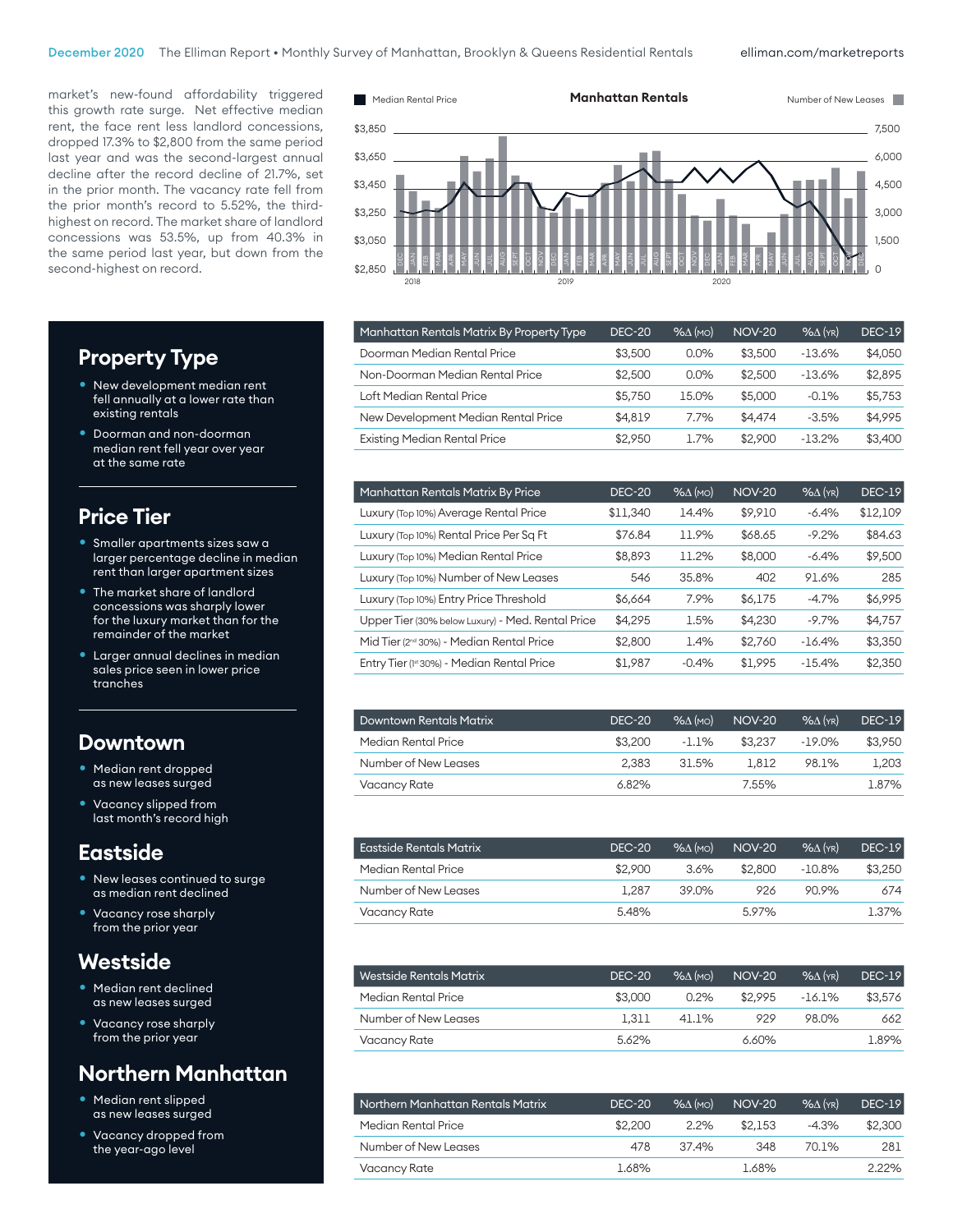

| <b>Brooklyn Rentals Matrix</b>         |                                          | <b>DEC-20</b> | $% \triangle (MO)$ | <b>NOV-20</b> | $% \triangle$ (YR) | <b>DEC-19</b> |
|----------------------------------------|------------------------------------------|---------------|--------------------|---------------|--------------------|---------------|
| Average Rental Price                   |                                          | \$3,183       | $-2.3%$            | \$3,257       | $-6.7%$            | \$3,410       |
| Rental Price Per Sq Ft                 |                                          | \$44.80       | $-0.6%$            | \$45.08       | $-6.6%$            | \$47.99       |
| Median Rental Price                    |                                          | \$2,700       | $-3.1%$            | \$2,786       | $-9.7%$            | \$2,991       |
| <b>Number of New Leases</b>            |                                          | 1,291         | 15.1%              | 1,122         | 59.2%              | 811           |
|                                        | Days on Market (From Last List Date)     | 37            | 8.8%               | 34            | 32.1%              | 28            |
|                                        | Listing Discount (From Last List Price)  | 3.7%          |                    | 3.7%          |                    | 1.6%          |
| Listing Inventory                      |                                          | 3,783         | $-8.5%$            | 4,134         | 161.6%             | 1,446         |
|                                        | <b>Brooklyn Rentals With Concessions</b> | <b>DEC-20</b> | $% \triangle (MO)$ | <b>NOV-20</b> | $%$ $\Delta$ (YR)  | <b>DEC-19</b> |
| Median Rental Price                    |                                          | \$2,564       | $-2.1%$            | \$2,619       | $-11.4%$           | \$2,894       |
| (with OP + Concessions %)              | Market Share of New Leases               | 48.5%         |                    | 55.1%         |                    | 36.0%         |
|                                        | Free Rent/Owner Paid (Mos)               | 1.7           | $-5.6%$            | 1.8           | 13.3%              | 1.5           |
|                                        | <b>Brooklyn Rentals Matrix By Size</b>   | <b>DEC-20</b> | $% \triangle (MO)$ | <b>NOV-20</b> | $% \Delta$ (YR)    | <b>DEC-19</b> |
| Studio                                 | Average Rental Price                     | \$2,264       | 3.6%               | \$2,185       | $-20.0%$           | \$2,831       |
|                                        | Rental Price Per Sq Ft                   | \$53.57       | 22.6%              | \$43.69       | $-17.6%$           | \$65.05       |
|                                        | Median Rental Price                      | \$2,078       | $-2.1%$            | \$2,123       | $-22.9%$           | \$2,695       |
|                                        | Number of New Leases                     | 154           | 1.3%               | 152           | 23.2%              | 125           |
| 1-Bedroom                              | Average Rental Price                     | \$2,591       | $-2.4%$            | \$2,654       | $-9.3%$            | \$2,856       |
|                                        | Rental Price Per Sq Ft                   | \$44.67       | 0.2%               | \$44.56       | $-4.8%$            | \$46.92       |
|                                        | Median Rental Price                      | \$2,500       | $0.0\%$            | \$2,500       | $-10.7%$           | \$2,800       |
|                                        | Number of New Leases                     | 491           | 26.9%              | 387           | 58.9%              | 309           |
| 2-Bedroom                              | Average Rental Price                     | \$3,478       | $-1.0\%$           | \$3,513       | $-3.8%$            | \$3,614       |
|                                        | Rental Price Per Sq Ft                   | \$45.29       | 0.1%               | \$45.26       | $-0.1%$            | \$45.35       |
|                                        | Median Rental Price                      | \$3,208       | 6.9%               | \$3,000       | $-1.3%$            | \$3,250       |
|                                        | Number of New Leases                     | 403           | 9.2%               | 369           | 56.8%              | 257           |
| 3-Bedroom                              | Average Rental Price                     | \$4,469       | $-4.2%$            | \$4,667       | $-10.7%$           | \$5,005       |
|                                        | Rental Price Per Sq Ft                   | \$42.44       | $-6.9%$            | \$45.57       | $-13.2%$           | \$48.91       |
|                                        | Median Rental Price                      | \$3,500       | $0.0\%$            | \$3,500       | $-12.4%$           | \$3,997       |
|                                        | Number of New Leases                     | 243           | 13.6%              | 214           | 102.5%             | 120           |
| <b>Brooklyn Rentals Matrix By Type</b> |                                          | <b>DEC-20</b> | $% \triangle (MO)$ | <b>NOV-20</b> | $% \triangle (YR)$ | <b>DEC-19</b> |
|                                        | Luxury (Top 10%) Median Rental Price     |               | \$6,000<br>$-7.7%$ | \$6,500       | 0.0%               | \$6,000       |
|                                        | Luxury (Top 10%) Entry Price Threshold   | \$4,950       | $-0.9%$            | \$4,995       | $-1.0\%$           | \$5,000       |
|                                        | New Development Median Rental Price      | \$3,025       | $-6.1%$            | \$3,220       | $-11.3%$           | \$3,410       |

The decline in rents began to stimulate more new lease signings in the fall. The number of new leases signed in December was the most for a December since the financial crisis. The net effective median rent, the face rent less landlord concessions, fell by a record 11.4% to \$2,564 from the same period last year and was the sixth straight month of year over year declines. The greatest weakness in price trends was observed in smaller apartments. Median rent for studios fell by a record 22.9% year over year with

lower but still significant declines occurring across all apartment sizes. The market share of landlord concessions increased month over month to a record 48.5% but slipped from November's 55.1% concession market share record. Smaller apartments continued to see the most weakness by requiring the most concessions. Listing inventory rose two and a half times to 3,783, down 8.5% from the third-highest total on record of 4,134 set in November.

## **Brooklyn Rentals**

Dashboard

YEAR-OVER-YEAR

- 9.7% **Prices** Median Rental Price
- + 161.6% Inventory Total Inventory

+ 59.2% New Leases Excludes Renewals

+ 12.5% Market Share OP + Concessions

 $+ 9$  days Marketing Time Days on Market

+ 2.1% **Negotiability** Listing Discount

- New lease signings surged annually to the most signed for December in more than a dozen years
- The net effective median rent fell year over year at the highest rate in more than eight years and fell to its lowest level in nearly six years
- The market share of landlord concessions fell short of the prior month record but represented nearly half of all market activity

**For the second consecutive month, new lease signings rose to their highest level for the current month since the financial crisis.**